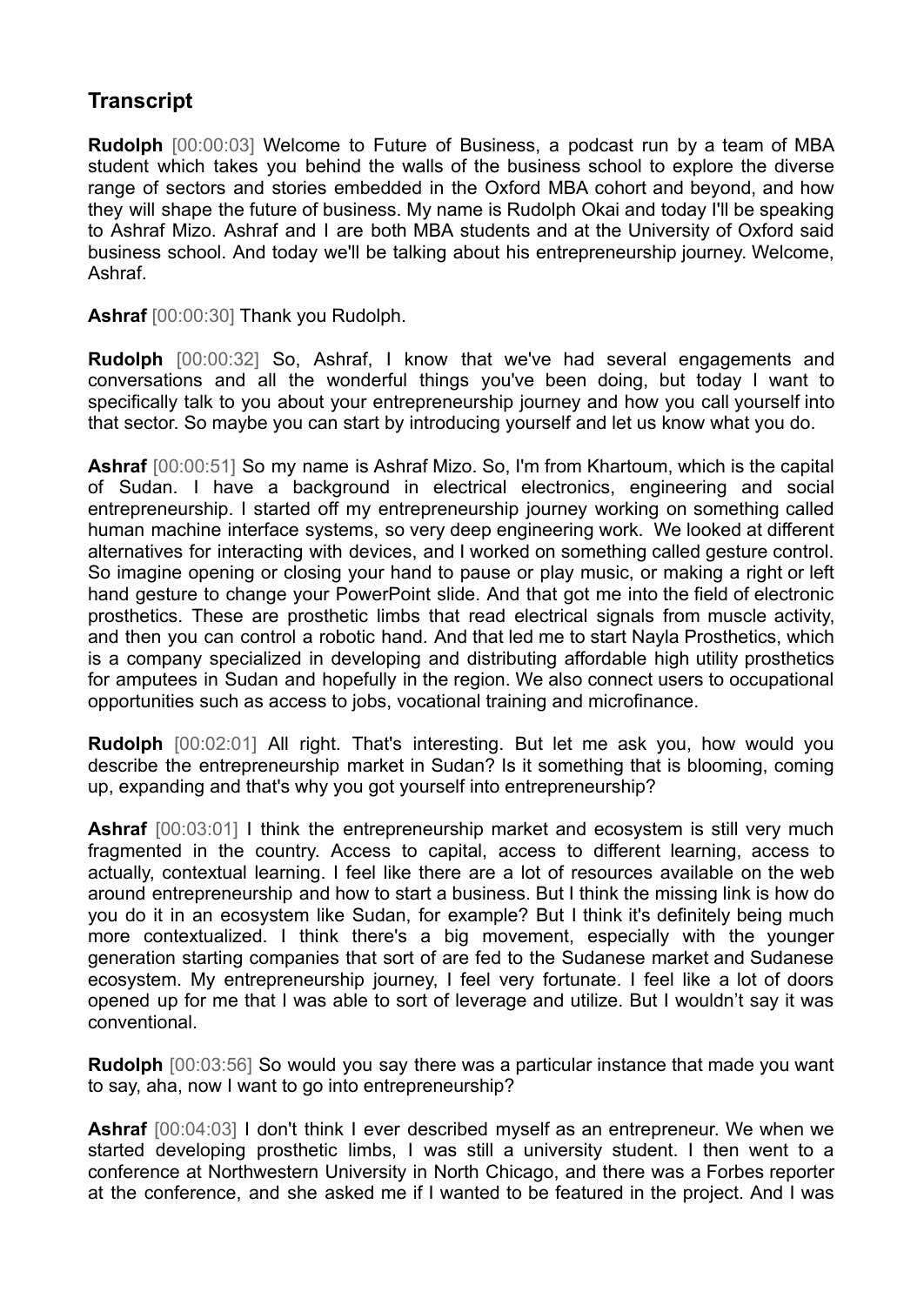like, absolutely. And I remember the day the article came out in the Sudan, a few companies reached out and said that they wanted to fund the project. I took it with a grain of salt because things never really materialize in Sudan. But actually, one of the companies came through. They wrote me a big check, especially as a as a fourth-year student. I didn't know what to do with the money at the time, but we used it to really develop sort of the product, the prototype. At the time. We wanted to develop something that would suit the socio-economic environment of Sudan. We're still working on myoelectric prosthetics. I thought technology was the way to go. I think developing technologies was the way to deliver good service. I could not have been more wrong, but and then sort of both a partnership with the research lab in Tokyo and things started to open up. And I guess it just it was it was a journey every time a door opened, and I would, like, enter and like it would lead to another door. I wouldn't say there was like an aha moment where I thought I was going to get into entrepreneurship or prosthetics or know how it would end.

**Rudolph** [00:05:43] Oh, okay. So, let me ask, is there any reason for that specialization in prosthetics? And what kind of spectrum of service do you provide in that space?

**Ashraf** [00:05:53] Okay. The reason for specialization. Yes, it's a great question.

**Ashraf** [00:06:01] For amputees. So, people who lost limbs or part of their lives, it is heavily skewed towards people with lower limb amputation. So, people who lost part of sort of the leg or feet with the minority being people with upper limb amputations. And the reason why we got into upper limb prosthetics is that there was a big gap in the market in terms of the services and the products provided for upper limb amputees, because the numbers were heavily skewed towards lower limb amputees, because there was the notion that having physical mobility and being able to move from point A to point B was more important than having a hand function. You see that the funds, the products, the services, they were all going, they were heavily oriented or heavily skewed towards lower limb prosthetics with a negligence towards people with upper limb amputations. So, we saw even though the market was smaller, but we saw a big opportunity in serving people that have long been neglected and underserved.

**Rudolph** [00:07:07] Okay, that's a really good. So, given that the market wasn't readily available for that, what has been your strategy serving the market so far?

**Ashraf** [00:07:16] Um, again, excellent question. We had two strategies. One, when it came to like developing or distributing the actual products in terms of logistics. And the second was how do we how do we latch on and integrate with the already existing infrastructure? So, in Sudan, for example, and it's a, it's a very similar case in other developing countries in East Africa, the industry of prosthetics is either controlled or provided by the state or by international organizations working in the field. In Sudan, it was the Ministry of Social Development that had a subsidiary called the National Authority of Prosthetics and Orthotics. That was sort of the national body for providing all of the prosthetic and orthotic services in the country. That body worked very closely with the International Committee of the Red Cross that has for decades provided technical assistance and training for states. They provided the raw materials for creating something called the sockets, which is an integral part of the actual prosthetics and then also the terminal devices. So, the feet or the joints or the actual peripheral part of the prosthetic limb. And because of that partnership, because it was it was state operated but also funded by international organizations, it created some sort of dependency in the field. So, states became dependent on these international organizations to provide these services,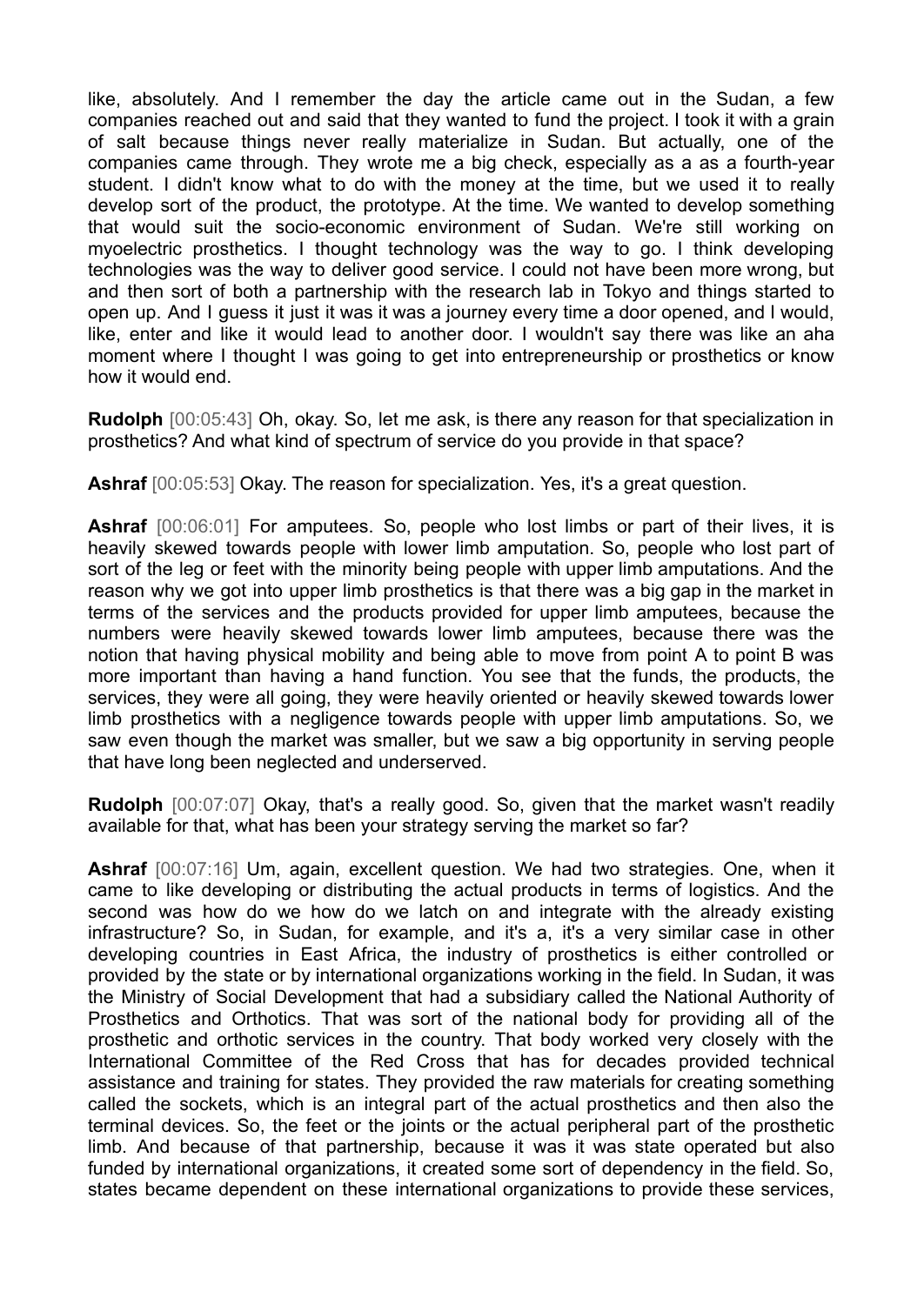the training, etc., etc., but also caused stagnation and development of the actual products. Right. Again, if something is heavily subsidized, if something is, as you've seen, heavily contributed through international organizations or the humanitarian sector, there isn't a lot of innovation that happens when it comes to the actual products and the product delivery and service delivery. So that was sort of the environment that we entered in, but we still saw a lot of opportunity in working, in integrating with that infrastructure. So, the National Authority of Prosthetics and Orthotics, that state body had a lot of, sorts of distribution channels. It had centers across the country. And we thought that if we could integrate and create something that would work with their products or with their sort of technical capacities, we could expand our delivery.

**Rudolph** [00:09:51] Okay. So is it a case that currently you are in collaboration with the government, either the government agency or a private institution? How are you seeing it through right now?

**Ashraf** [00:10:01] I always thought that private public partnerships is the way to go in Sudan. Um, we in the business school, they teach us a lot about sort of your non-market strategies and non-market environments. And I think for a lot of businesses, especially small businesses, your internal capabilities are a function of your sort of non-market environment or non-market strategies. So, we felt that if we were on the good side of the state, if we were integrated within the infrastructure and the channels of the state, it would give us longevity in terms of operations, it would give us breadth, but it also gave us reach. We were very lucky in that we were unlucky at first. We were very lucky. We, Sudan, for those who didn't know, was under a 30-year-old dictatorship, starting from 1989 until 2018. We had a big revolution in 2018, went through a lot of ups and downs, but emerged victorious. We overthrew the 30-year-old dictatorship. We then had a transitional technocratic government for a year and a half after that, that then unfortunately, we had another coup back in October of 2021, so we were operating under three different political environments. Obviously, that is the non-market environment that we were in, and our business was heavily affected, um, depending on what sort of political environment who are under. So, under the 30-year-old dictatorship, all the partnerships that we tried to create were. It was very tricky. The international the National Authority of Prosthetics and Orthotics and their partnership with the International Committee of the Red Cross was very strong and strong in the way that they sort of shut off and closed to any other external collaboration. I remember the meetings where the head of the authority and the head of the Red Cross Committee at the time and I walked out very unhappy. And there's the International Committee of the Red Cross because of that partnership, because of sort of the corrupt environment, they fought against any effort of domesticating the industry. I was it went against their sort of best interest to have a company like us, or an external company come in and like change things up. When we had the revolution, when a new minister for Social Development was instated, we saw a lot of shifts. We had a very good relationship with the minister and obviously that trickled down to the National Authority of Prosthetics and Orthotics. We had an influence in choosing the person that was going to lead the authority and then things started to open up. Then collaboration became so much easier. Then the International Committee of the Red Cross had had to confine to what we wanted and still have a dynamic that we have to sort game that we have to play. But it definitely changed a lot. And now we're under a very sort of murky waters in terms of the new political regime that people don't really understand. So, it's been six or seven months now. We don't really know who actually is controlling the country. And obviously, the partnerships that we have and stated before having been somewhat jeopardized. But. Um. Yeah, we're hoping for the best and see how we can how we can move forward.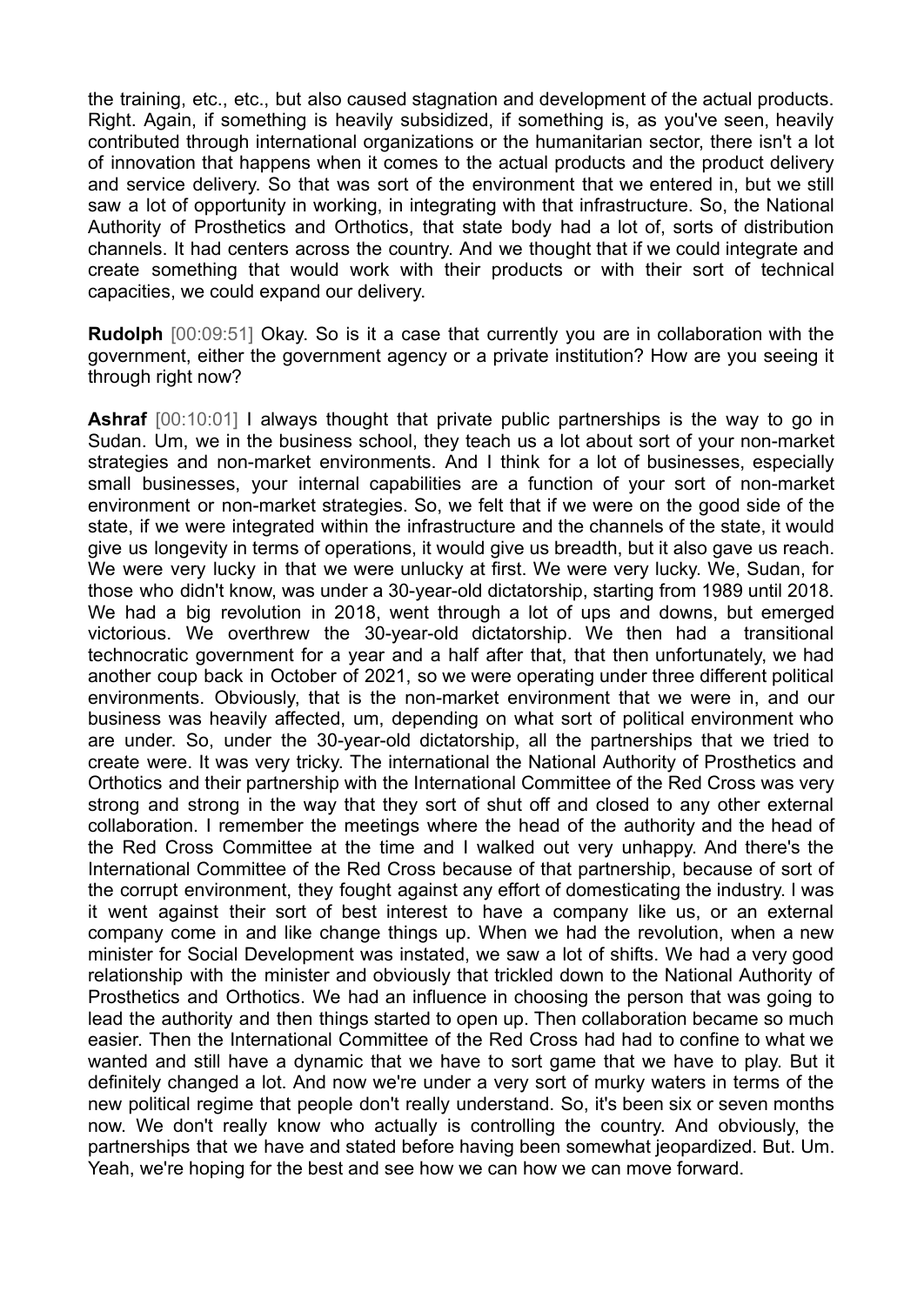**Rudolph** [00:13:43] Yeah, I guess it's fair to say that your PESTEL analysis keeps changing with time because you need to know who you're dealing with. And yeah, people are seeing you as a threat even though you are a new entrant coming in and trying to just see how you can grow the market.

**Ashraf** [00:13:56] Yeah, absolutely. We love some framework talk.

**Rudolph** [00:14:01] So yeah. About. So, given all this, how would you say the advancement of health technology has helped the disability inclusion and how has it changed in that sector?

**Ashraf** [00:14:13] Oh, well, um, it's a very, very, very big question. Um, when I started this journey, I thought that a, I, um. And. Additive manufacturing, for example, or sort of the fourth Industrial Revolution technologies were the way to go. Again, I could not have been more wrong. I think they have a big role to play when it comes to. This type of work. But I think the real innovation needs to happen in sort of the operational side of the businesses. So, in terms of delivering the services needs to happen in sort of the accompanying services that come with assistive technologies, right. So, what we realized is so our mission from the get-go was the socioeconomic inclusion of amputees in Sudan and hopefully the region. We thought that could happen through creating these prosthetics and technologies. Yes, they have they play a big role. But we realized that we needed to accompany our products with, again, like I said, occupational opportunity services. So, to ease the process of this economic and social inclusion. One of the latest programs that we ran was microfinance program on which we give amputees or potential users access to small business training. So, we teach them how to separate personal accounting at a separate sort of business accounting on a very local and contextual language. We give them a micro loan. And obviously the prosthetic and the prosthetic component helped with raising self-esteem, sense of independence, mobility, so raising their performance capacity and then the access to loan, the training, and then we help them start a small business. So, a small kiosk, small agricultural project, small brick production facility, had a list of projects and then they would repay in installments. Right? So, it's like the prosthetic raised performance capacity and then you give them access to some income generating activity. And then that was sort of our formula for social and economic inclusion. I think there's a lot to work on there. I think when where the technology comes to play is how do you how do you how do you develop these products and services, whether it's fintech services or insureds insurance, tech services or the actual prosthetics in terms of manufacturing them at an affordable price point. Then technology comes to play. But when it comes to like creating the products themselves or innovation within the product. I think we're still a long way from that and we need to sort of develop and innovate around it.

**Rudolph** [00:17:14] Oh, that's quite interesting because I think I get a sense that Nayla has created this integrated model where you're trying to give autonomy by helping them with the limps and also giving them access to capital to do something with their lives, trying to make up for lost ground, which is quite interesting. And that means I guess funding will be key for your project because you need to fund the design of this prosthetics, you need to fund the way their businesses are being started. It's a startup. I'm guessing there will be a lot of SMEs where not every kind of business does well for them to pay back but you also need to sustain the business. Thus, that's quite interesting.

**Ashraf** [00:17:53] Yeah. Funding is definitely the key word.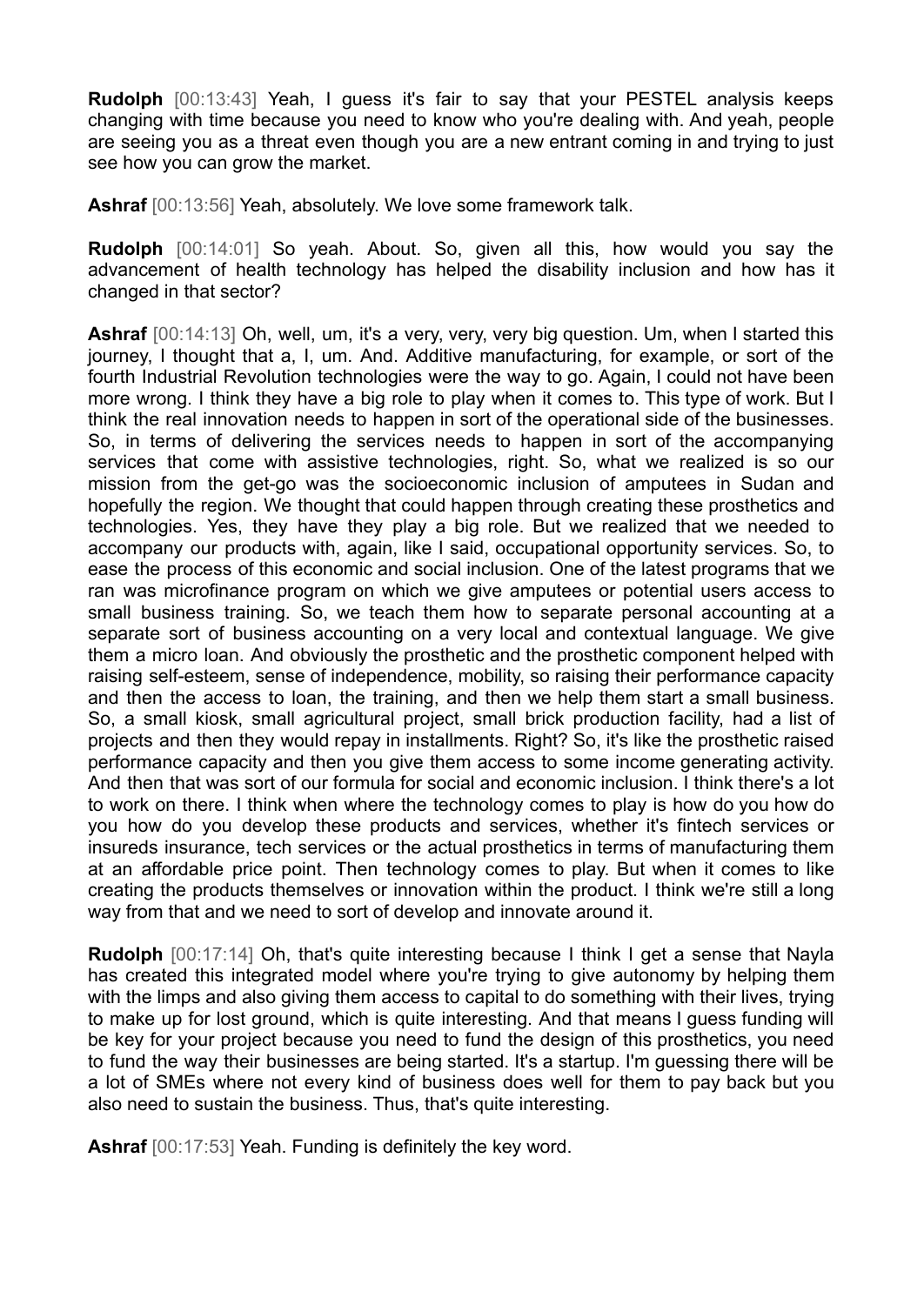**Rudolph** [00:17:57] Yeah, that's. That's right. So, would you say that's the major challenge being faced by Nayla?

**Ashraf** [00:18:06] I think it's definitely one of the bigger challenges, I think. Um, again, I've been I've been fortunate enough to be connected to a lot of local players that were able and are still able to fund, but also access to a more global Western network. I think the problem with. With the funding is that you need to show one traction, but you need to have a clear strategy and plan moving to the future. And I think that's those are the two components that would make the funding process accessible. I think when it comes to funding, the issue that we always face is what do we have to show in terms of future plan? Working in such an uncertain environment. Right. We went under a 30-year-old dictatorship. Overcame that under a transitional government. Things started to open up. The country was thriving. Sense of morale was very high. And then we had another military coup that really changed everything. So very low morale. Everywhere you go, no clear. Sort of like administrative governmental structure. And we don't really know what the what the future is going to look like. Right. So, I guess in the equation of funding, having traction, something that you have done before plus clear future plans, the clear future plan component is somewhat missing or somewhat foggy. Right.

## **Rudolph** [00:19:49] I also think so.

**Ashraf** [00:19:49] To. Yeah. So, it's like if we. We need to get that clear. We need to have clarity on what we're going to do next. And for us. When I came to Oxford, we were still operating under a more stable regime. Right. The plan was to become the national supplier in the next two or three years by expanding our partnerships with governmental bodies. So, we had working with the Ministry of Social Development. We were planning to work with sort of the national defense military, and we thought that was the way to go. And then we wanted to expand into more of a financing institution for people with disabilities. Right. So, one, expanding the assistive technology portfolio, so we provide upper limb prosthetics. We want to provide lower limb prosthetics, other types of orthotic devices and assistive technologies, and that would expand the portfolio of people with disabilities that we're able to serve. Right. And then we wanted to expand on the economic opportunity models and programs. So, access to microfinance, access to micro-insurance, etc., etc. and we wanted to scale into the region. Obviously, that really changed with the change in sort of the political tide. So, I quess that is what is missing from the funding equation. But I think with the Oxford Network being here, being able to tap into so many smart, innovative people, we're trying to work what we're trying to work out what the future is going to look like. And I think when it comes to funding, it will be so much easier.

**Rudolph** [00:21:53] Yeah. I mean, I guess I can see the point where you are back in the UK, in Oxford studying then all these things happen. When you are aware it changes your business plan, changes your models and it just throws you off. And I think that's one of the challenges of being an entrepreneur, cannot predict what happens in the future. But like you said, when innovation comes in and I hope this situation in Sudan gets much, much better, thank you. Not just for the business, but for the citizens and everybody else because everything that must be done in the country. I think it depends on the morale of the people and the high morale, gingers people and empowers them to try and do something. So, I hope things open up. And I can see that it Oxford MBA is actually equipping you. Because now you are going through the challenges. So now you see how you can use the tools that are being introduced to in Oxford to see how you can mitigate these issues and solve them. And like you said, with the broad network of the cohort and even the bigger Oxford community. I mean, I do know that there are accesses of other